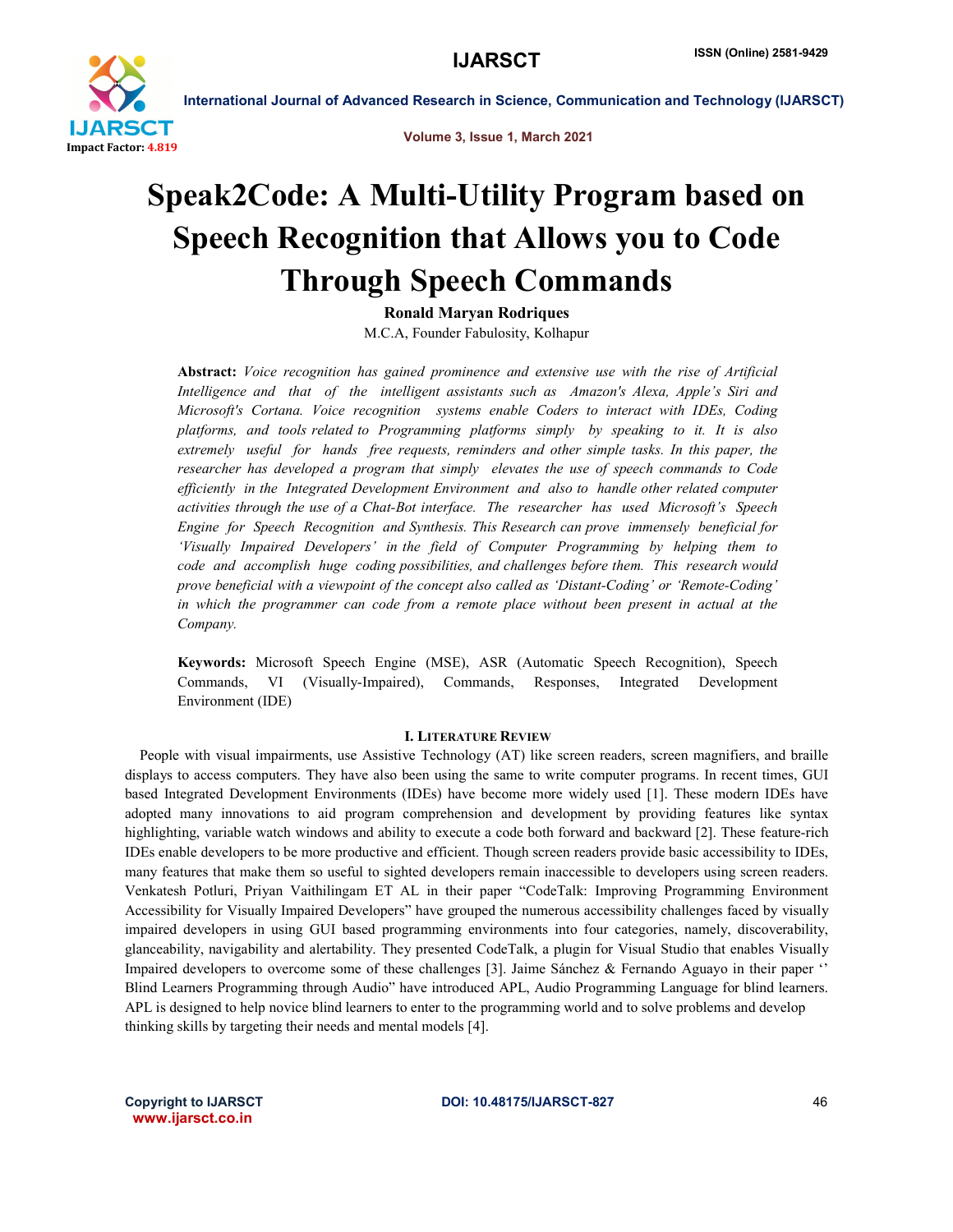

Volume 3, Issue 1, March 2021

### II. INTRODUCTION

 Also known as speech recognition, voice recognition is a computer software program or hardware device which has the ability to decode the human voice. Voice recognition is commonly used to control a device, execute commands, or write without having to use a keyboard, mouse, or press any buttons. This all is done today by a computer through automatic speech recognition (ASR) software programs. This ASR program needs to be familiar (i.e. to train the model with his/her voice samples) to the voice commands of the user so that it can more accurately predict, what the user is trying to say or command. For example, you could say "open Chrome" and the computer would open the Chrome Browser. The first known device of Speech Recognition was used in 1952 and it recognized single digits spoken by a user. At this moment, ASR programs can carry out Tremendous and impossible work which is been done in many industries, including Healthcare, Military (Harrier AV-8B & Lockheed Martin F-35), Telecommunications, and personal computing (i.e. hands-free computing).Blind People usually code using a screen reader software. A software programmer at Amazon named Forzano and free Code Camp contributor Florian Beijers use a laptop with a screen reader software, which allows blind or VI users to "read" text through audio cues [5][6]. The researcher's present work is carried out with the intention of helping these kind of programmers to actually code with their voice commands, rather than interacting with the Hardware, this would be great advantage because:

- A. It would lead into less consumption of time used while actually hard coding (typing) the code.
- B. It would also result into remote accessing the code platform which would ultimately not need in-person atplace coding.

#### III. CHAT-BOT ARCHITECTURAL FRAMEWORK

 This Chat-bot is developed using C# language and Microsoft Speech Engine for Speech Recognition & Synthesis.This MSE makes available Windows Desktop Speech Technology support for Speech Synthesis Markup Language (SSML) based markup language and the construction of synthetic speech engines. The SSML markup language is the industry standard to provide a rich, XML-based language for assisting the synthetic speech engines. It is endorsed by Microsoft and our competitors. The synthetic speech engine implemented using this Speech Engine can do the following tasks: (A) Receive Input. (B) Queue events, and specify actions (C) Control the control the pitch, speaking rate and volume of the speech output (D) Determine usage and output target of speech synthesis [3].

### 3.1 Components of MSE Used for the Chat-Bot

Following are the components of MSE used for designing the Chat-bot:

- 1. Globalization CultureInfo : Provides information about a specific culture (called a locale for unmanaged code development). The information includes the names for the culture. In this case I have used English-Indian.
- 2. SpeechSynthesizer: SpeechSynthesizer provides access to the functionality of an installed speech synthesis engine.
- 3. PromptBuilder: PromptBuilder provides methods for adding content,selecting voices and control its attributes.
- 4. SpeechRecognitionEngine: Instance of this class allows accessing & managing in-process Speech Recognizing Engine.
- 5. Grammar: Creating object of this class allows to define constraints for speech recognition grammar.

#### 3.2 Program Operation

 This Software is designed to recognize the speech, especially of those people who are deprived of eyesight, so that they can use their voice commands for coding. It also has the capabilities for speech recognition and synthesis, means it can convert speech to text and text to speech. The Software User Interface (UI) is divided into two sections a. Input b. Output. When any command is given by the User, it gets populated into Input Section and then the output Tip or Information is generated in the output section, after which the operation is performed. Some responses would be given to the user to suggest that He/She has to give additional command or commands. Some of this functions do not require Internet at all.

www.ijarsct.co.in

Copyright to IJARSCT and the CODI: 10.48175/IJARSCT-827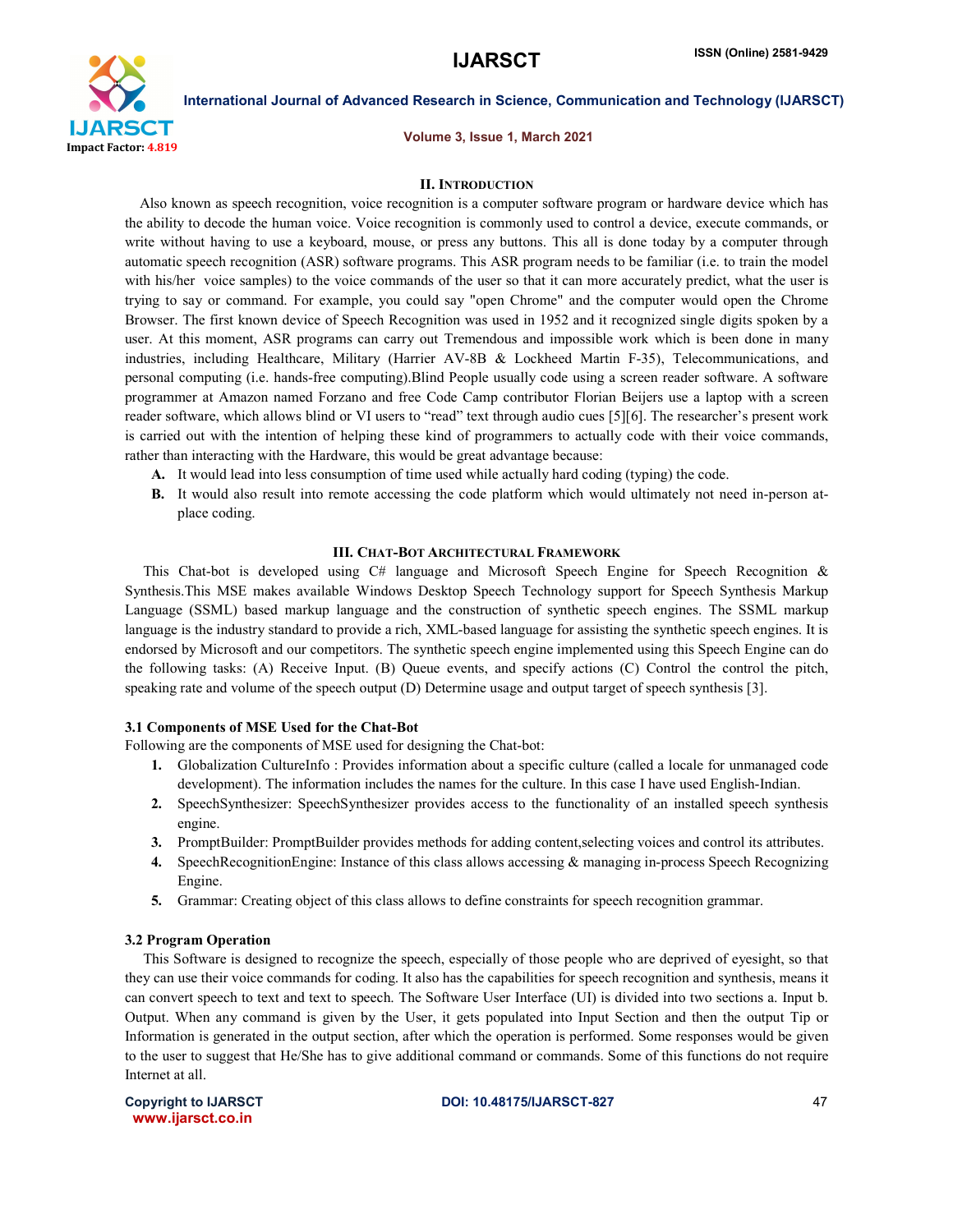

### Volume 3, Issue 1, March 2021

Table A1. shows the user commands to the multi-utility program i.e. Speak2Code which is then processed and the output is derived. The output can be in the form of a task performed or a tip given for further assistance.

| SR.NO | <b>CATEGORY</b> | <b>COMMAND</b>                  | <b>OUTPUTS</b>            |  |
|-------|-----------------|---------------------------------|---------------------------|--|
|       | Miscellaneous   | "Open Browser"                  | "Loading Browser"         |  |
| 2     | Miscellaneous   | "Open Calculator"               | "Opening Calculator"      |  |
| 3     | Search          | "Take me to Google"             | "Taking a moment"         |  |
| 4     | Search          | "Search for Shivaji University" | "Here are the results for |  |
|       |                 |                                 | Shivaji University"       |  |
| 5     | Coding          | "Open Visual Studio 2012"       | "Type by clicking up and  |  |
|       |                 |                                 | down arrow"               |  |
| 6     | Coding          | "Create New Project"            | "Choose the name dialog"  |  |
|       |                 |                                 | box"                      |  |
| 7     | Coding          | "Control plus a"                | "Please name the project" |  |

Figure 1.1 shows the flow of the Chat-bot in the form of "Use-Case Diagram". The User in this case gives various commands to the Chat-bot. They are processed using the MSE and Synthesizer. After the Command is processed the task is performed or Output is given.



### Figure 1.1: Flow of the Program

 Figure 1.2 shows the speech commands given to the Chat-Bot. The outputs that are derived are in the form of tasks performed, and other are in the form of some tips given by the Chat-Bot to the user to give or perform further Commands that would help to accomplish the final objective. The Chat-bot's GUI is divided into two sections a. Command or Input b. Response or Output.

| input                                                                                                                   | output                                                                                                                      |  |  |
|-------------------------------------------------------------------------------------------------------------------------|-----------------------------------------------------------------------------------------------------------------------------|--|--|
| open visual studio<br>2012<br>create new project<br>create new project<br>Control plus a<br>Control plus a<br>backspace | type by clicking up<br>and down arrow.<br>after selecting<br>choose the name<br>dialogue box.<br>Please name the<br>project |  |  |

#### state : awake

.

Figure 1.2: Command given and Responses retrieved from the System

 Figure 1.3 shows the task performed after giving the command "Open visual studio 2012".When the User gives the voice command of Opening Visual Studio 2012. It opens the Integrated Development Platform and also gives tips of how to proceed further.

www.ijarsct.co.in

Copyright to IJARSCT **DOI: 10.48175/IJARSCT-827** 48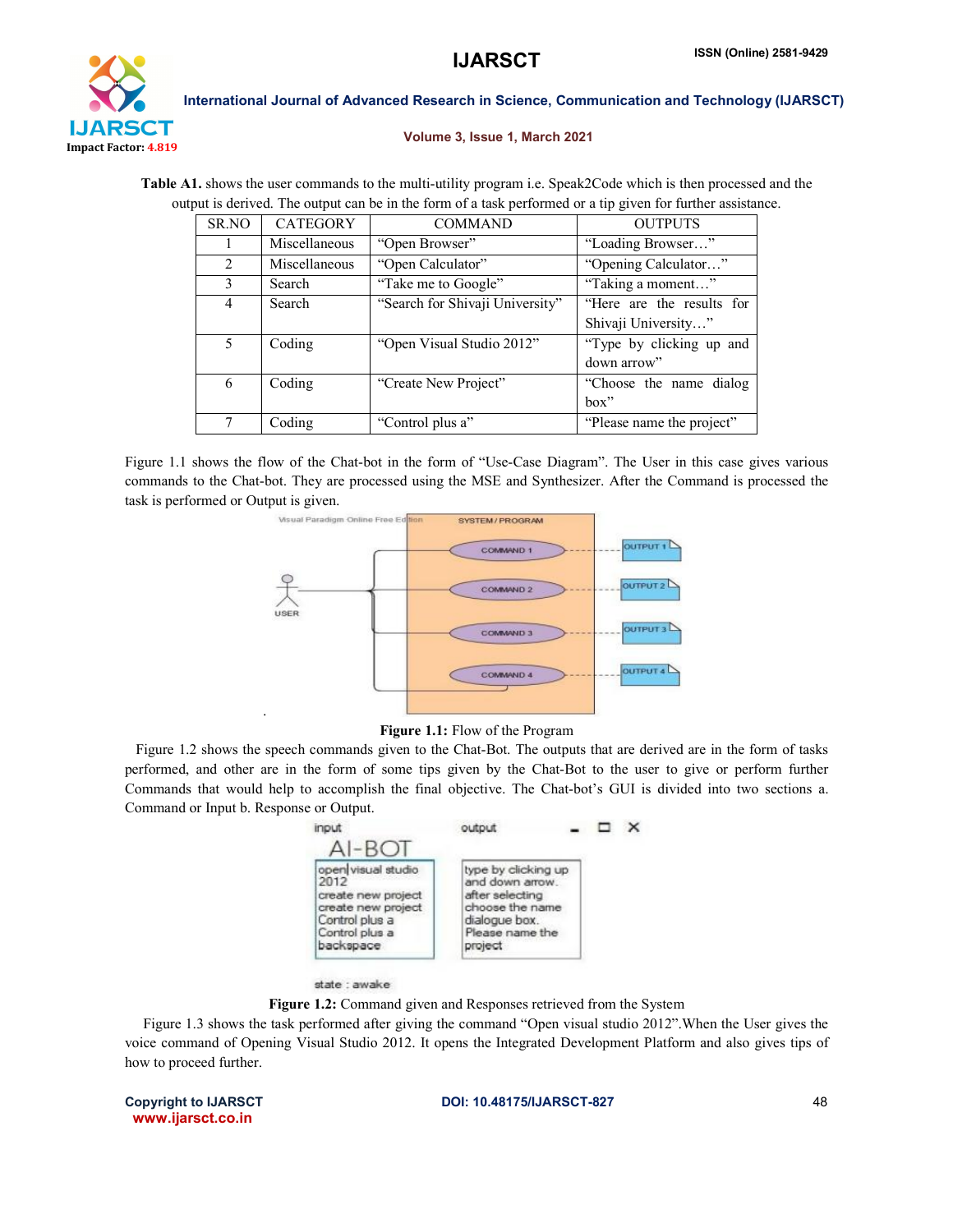

Volume 3, Issue 1, March 2021



Figure 1.3: Visual Studio opened after the command 'Open Visual Studio 2012'

 Figure 1.4 shows the execution to the command 'backspace' given in the Command Section. All the Code and Text editing functions like clearing the previous word or keyword. Word formatting functions are also added so that every formatting could be done.

| FILE<br>VIEW<br>PROJECT<br><b>EDIT</b><br>$O - O$<br>仙塔 やや まりすす。                                                           | <b>DEBUG</b><br><b>BUILD</b><br>TEAM SCL                                                                                                                                                                                                                 | <b>TOOLS</b><br><b>TEST</b><br>CODEMAID<br>ANALYZE<br><b>WINDOW</b><br><b>HELP</b><br>- 治・歯鼻止 ウ・ぐ・ ▶ Start + Debug → 戸。 句有所圧血ー血。  固由中国 無点出血。 |
|----------------------------------------------------------------------------------------------------------------------------|----------------------------------------------------------------------------------------------------------------------------------------------------------------------------------------------------------------------------------------------------------|----------------------------------------------------------------------------------------------------------------------------------------------|
| Toolbox $\bullet$ <b>4</b> $\times$                                                                                        | Program. $cs \neq X$                                                                                                                                                                                                                                     |                                                                                                                                              |
| Search Toolbox<br>$P -$                                                                                                    | hello_world567.Program                                                                                                                                                                                                                                   | -   Ca Main(string[] args)                                                                                                                   |
| A General<br>There are no usable<br>controls in this<br>group. Drag an item<br>onto this text to add<br>it to the toolbox. | 1 Susing System;<br>2<br>using System. Linq;<br>3<br>using System. Text;<br>4<br>using System. Threading. Tasks;<br>5<br>6<br>@namespace hello world567<br>8<br>9<br>internal class Program<br>10<br>11<br>12<br>131<br>14<br>15<br>16<br>-3<br>17<br>18 | using System.Collections.Generic;<br>private static void Main(string[] args)<br>Console.WriteLine("hello world");<br>Console. ReadLine();    |

Figure 1.4: Execution of the command 'Backspace'

# IV. CONCLUSION

 The researcher's system enables Coders and especially those who are VI to code using their speech commands. It also allows remote coding through which one could program from a distant place instead of being present at Company/Office In-person. There is no need of Internet while doing most of the work. Some of the PRO's of this peak2Code System are:

- The User requires no or little guidance on how to use the Application.
- The Application makes you able to handle all text editor functions using voice commands.

| <b>Copyright to IJARSCT</b> |
|-----------------------------|
| www.ijarsct.co.in           |

DOI: 10.48175/IJARSCT-827 49